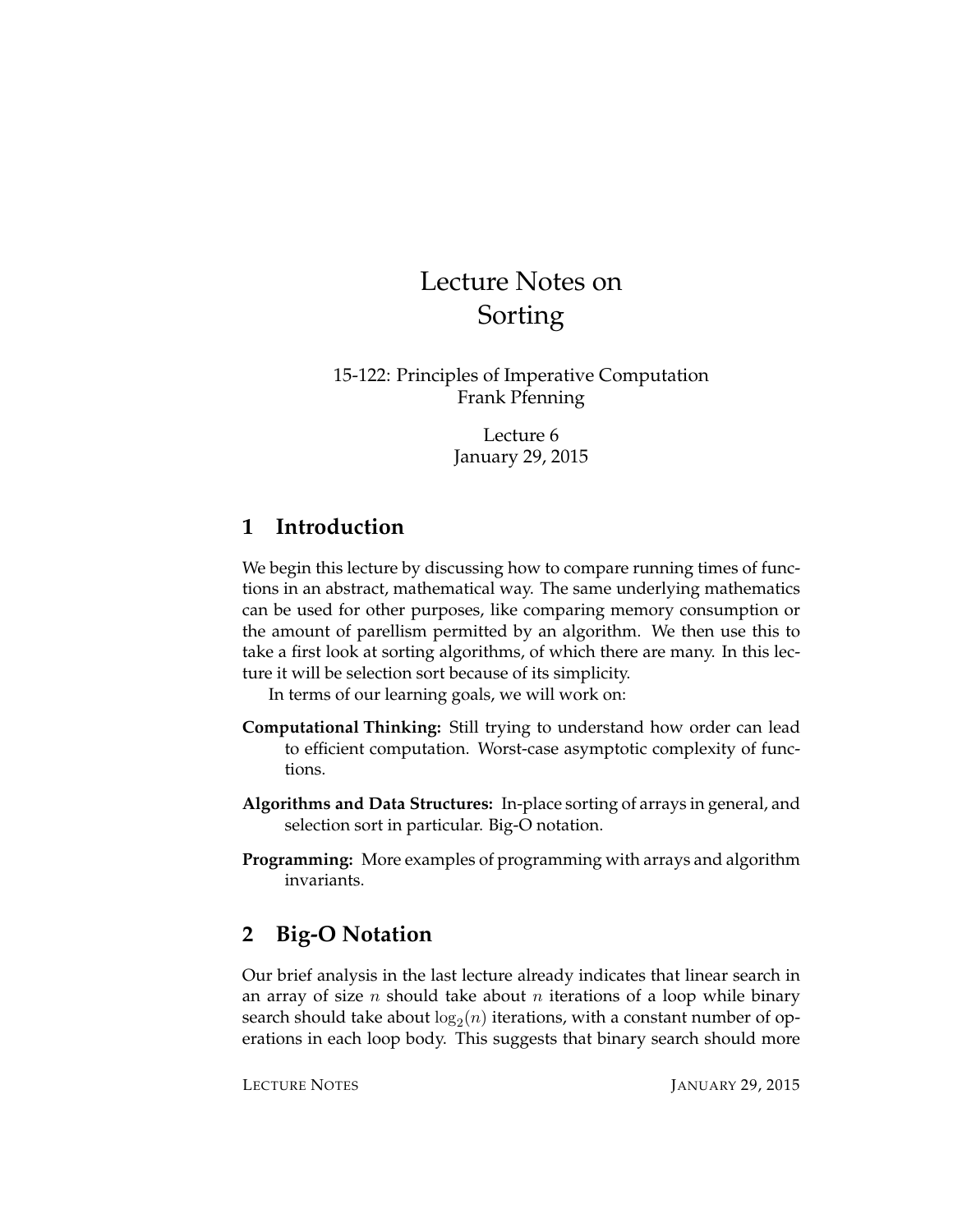efficient. In the design and analysis of algorithms we try to make this mathematically precise by deriving so-called *asymptotic complexity measures* for algorithms. There are two fundamental principles that guide our mathematical analysis.

- 1. We only care about the behavior of an algorithm *on large inputs*, that is, when it takes a long time. It is when the inputs are large that differences between algorithms become really pronounced. For example, linear search on a 10-element array will be practically the same as binary search on a 10-element array, but once we have an array of, say, a million entries the difference will be huge.
- 2. We do not care about *constant factors* in the mathematical analysis. For example, in analyzing the search algorithms we count how often we have to iterate, not exactly how many operations we have to perform on each iteration. In practice, constant factors can make a big difference, but they are influenced by so many factors (compiler, runtime system, machine model, available memory, etc.) that at the abstract, mathematical level a precise analysis is neither appropriate nor feasible.

Let's see how these two fundamental principles guide us in the comparison between functions that measure the running time of an algorithm.

Let's say we have functions  $f$  and  $g$  that measure the number of operations of an algorithm as a function of the size of the input. For example  $f(n) = 3 * n$  measures the number of comparisons performed in linear search for an array of size *n*, and  $g(n) = 3 * log(n)$  measures the number of comparisons performed in binary search for an array of size  $n$ .

The simplest form of comparison would be

 $g \leq_0 f$  *if for every*  $n \geq 0$ ,  $g(n) \leq f(n)$ *.* 

However, this violates principle (1) because we compare the values and  $g$ and  $f$  on all possible inputs  $n$ .

We can refine this by saying that *eventually*, g will always be smaller or equal to f. We express "eventually" by requiring that there be a number  $n_0$ such that  $g(n) \le f(n)$  for all n that are greater than  $n_0$ .

 $g \leq_1 f$  *if there is some*  $n_0$  *such that for every*  $n \geq n_0$  *it is the case that*  $g(n) \leq f(n)$ *.* 

This now incorporates the first principle (we only care about the function on large inputs), but constant factors still matter. For example, according to the last definition we have  $3 * n \leq 1$   $5 * n$  but  $5 * n \nleq 1$   $3 * n$ . But if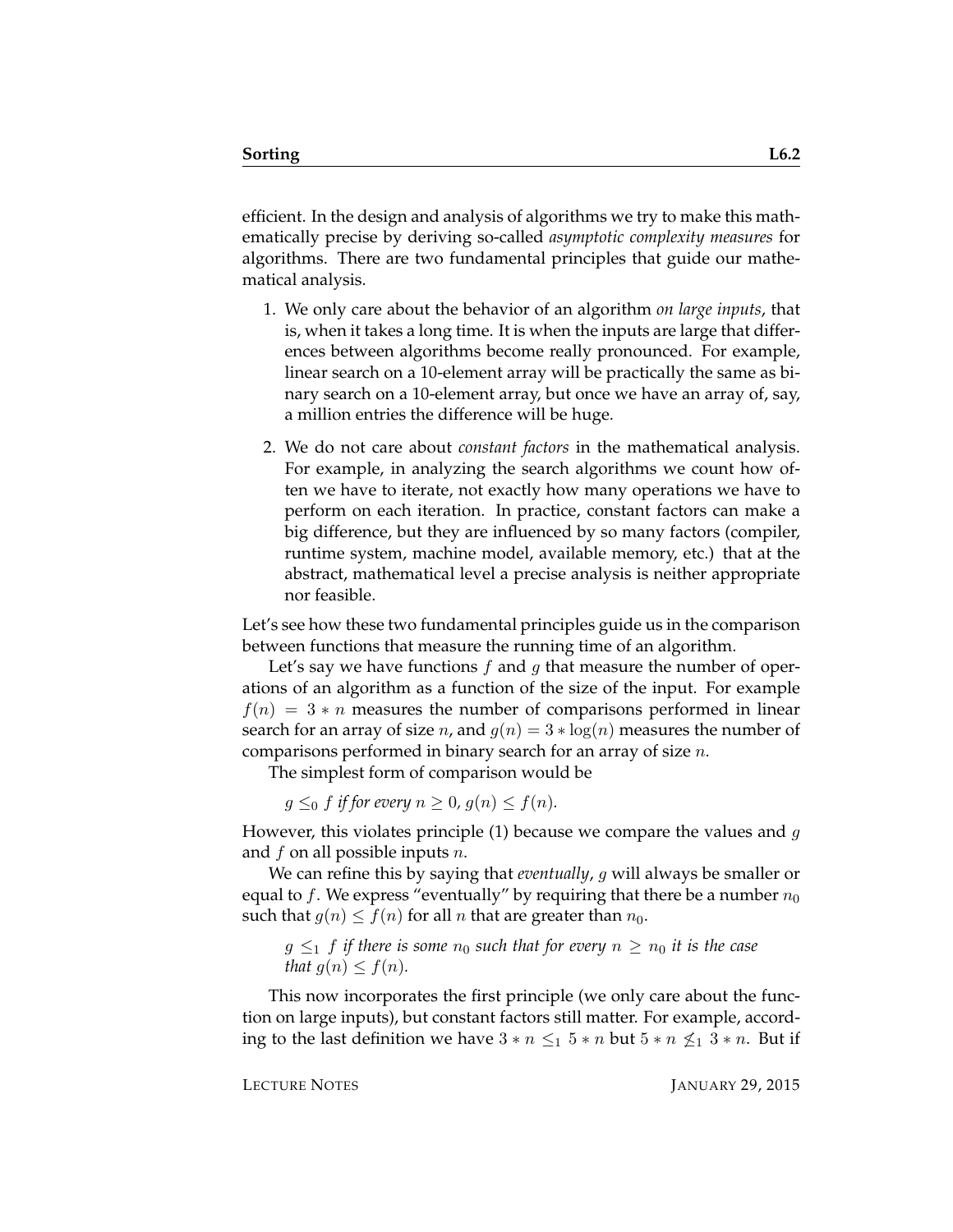constant factors don't matter, then the two should be equivalent. We can repair this by allowing the right-hand side to be multiplied by an arbitrary constant.

 $g \leq_2 f$  if there is a constant  $c > 0$  and some  $n_0$  such that for every  $n \geq n_0$  we have  $g(n) \leq c * f(n)$ .

This definition is now appropriate.

The less-or-equal symbol  $\leq$  is already overloaded with many meanings, so we write instead:

 $g \in O(f)$  if there is a constant  $c > 0$  and some  $n_0$  such that for every  $n \geq n_0$  we have  $g(n) \leq c * f(n)$ .

This notation derives from the view of  $O(f)$  as a set of functions, namely those that eventually are smaller than a constant times  $f$ .<sup>[1](#page-2-0)</sup> Just to be explicit, we also write out the definition of  $O(f)$  as a set of functions:

 $O(f) = \{g \mid \text{there are } c > 0 \text{ and } n_0 \text{ s.t. for all } n \geq n_0, g(n) \leq c * f(n)\}\$ 

With this definition we can check that  $O(f(n)) = O(c * f(n)).$ 

When we characterize the running time of a function using big-O notation we refer to it as the *asymptotic complexity* of the function. Here, *asymptotic* refers to the fundamental principles listed above: we only care about the function in the long run, and we ignore constant factors. Usually, we use an analysis of the *worst case* among the inputs of a given size. Trying to do *average case* analysis is much harder, because it depends on the distribution of inputs. Since we often don't know the distribution of inputs it is much less clear whether an average case analysis may apply in a particular use of an algorithm.

The asymptotic worst-case time complexity of linear search is  $O(n)$ , which we also refer to as *linear time*. The worst-case asymptotic time complexity of binary search is  $O(log(n))$ , which we also refer to as *logarithmic time*. *Constant time* is usually described as O(1), expressing that the running time is independent of the size of the input.

Some brief fundamental facts about big-O. For any polynomial, only the highest power of  $n$  matters, because it eventually comes to dominate the function. For example,  $O(5*n^2+3*n+83) = O(n^2)$ . Also  $O(\log(n)) \subseteq O(n)$ , but  $O(n) \nsubseteq O(\log(n))$ .

<span id="page-2-0"></span><sup>&</sup>lt;sup>1</sup>In textbooks and research papers you may sometimes see this written as  $g = O(f)$  but that is questionable, comparing a function with a set of functions.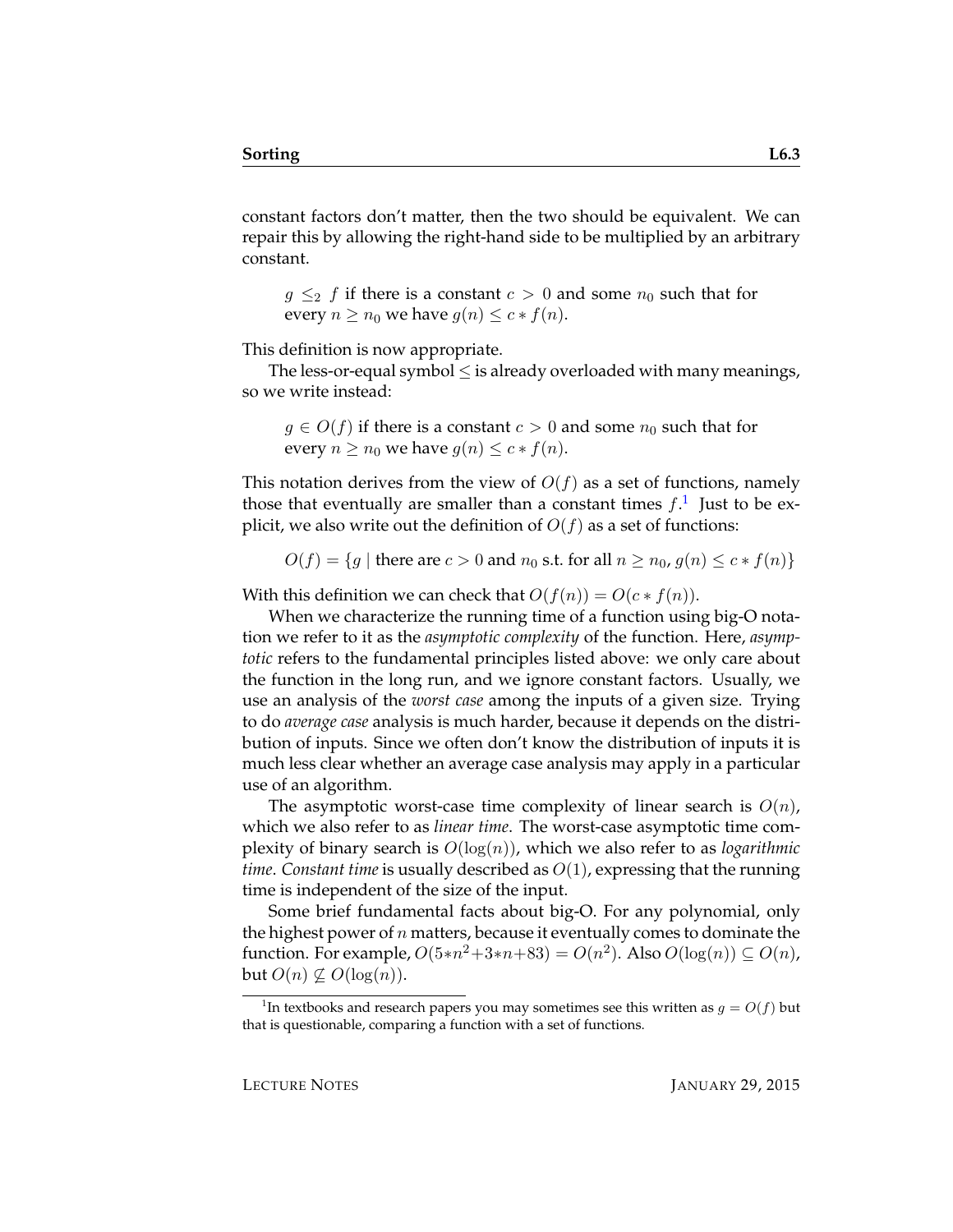That is the same as to say  $O(\log(n)) \subset O(n)$ , which means that  $O(\log(n))$ is a proper subset of  $O(n)$ , that is,  $O(log(n))$  is a subset  $(O(log(n)) \subseteq O(n)$ , but they are not equal  $(O(\log(n)) \neq O(n))$ . Logarithms to different (constant) bases are asymptotically the same:  $O(\log_2(n)) = O(\log_b(n))$  because  $\log_b(n) = \log_2(n) / \log_2(b).$ 

As a side note, it is mathematically correct to say the worst-case running time of binary search is  $O(n)$ , because  $log(n) \in O(n)$ . It is, however, a looser characterization than saying that the running time of binary search is  $O(log(n))$ , which is also correct. Of course, it would be incorrect to say that the running time is  $O(1)$ . Generally, when we ask you to characterize the worst-case running time of an algorithm we are asking for the tightest bound in big-O notation.

There is nothing special about the variable  $n$ . We can use a different variable, such as x, to say  $4x + \log_9 x + 2 \in O(x)$ , and we can generalize to multiple variables to say that  $2w + 2h^2 + 4 \in O(w + h^2)$ . To formalize this, we say that there is a single constant  $c$ , but we pick a different starting point  $w_0$  and  $h_0$  for every variable.

### **3 Sorting Algorithms**

We have seen in the last lecture that sorted arrays drastically reduce the time to search for an element when compared to unsorted arrays. Asymptotically, it is the difference between  $O(n)$  (linear time) and  $O(\log(n))$  (logarithmic time), where n is the length of the input array. This suggests that it may be important to establish this invariant, namely sorting a given array. In practice, this is indeed the case: sorting is an important component of many other data structures or algorithms.

There are many different algorithms for sorting: bucket sort, bubble sort, insertion sort, selection sort, heap sort, etc. This is testimony to the importance and complexity of the problem, despite its apparent simplicity.

In this lecture we discuss selection sort, which is one of the simplest algorithms. In the next lecture we will discuss quicksort. Earlier course instances used mergesort as another example of efficient sorting algorithms.

#### **4 Selection Sort**

Selection sort is based on the idea that on each iteration we select the *smallest* element of the part of the array that has not yet been sorted and move it to the end of the sorted part at the beginning of the array.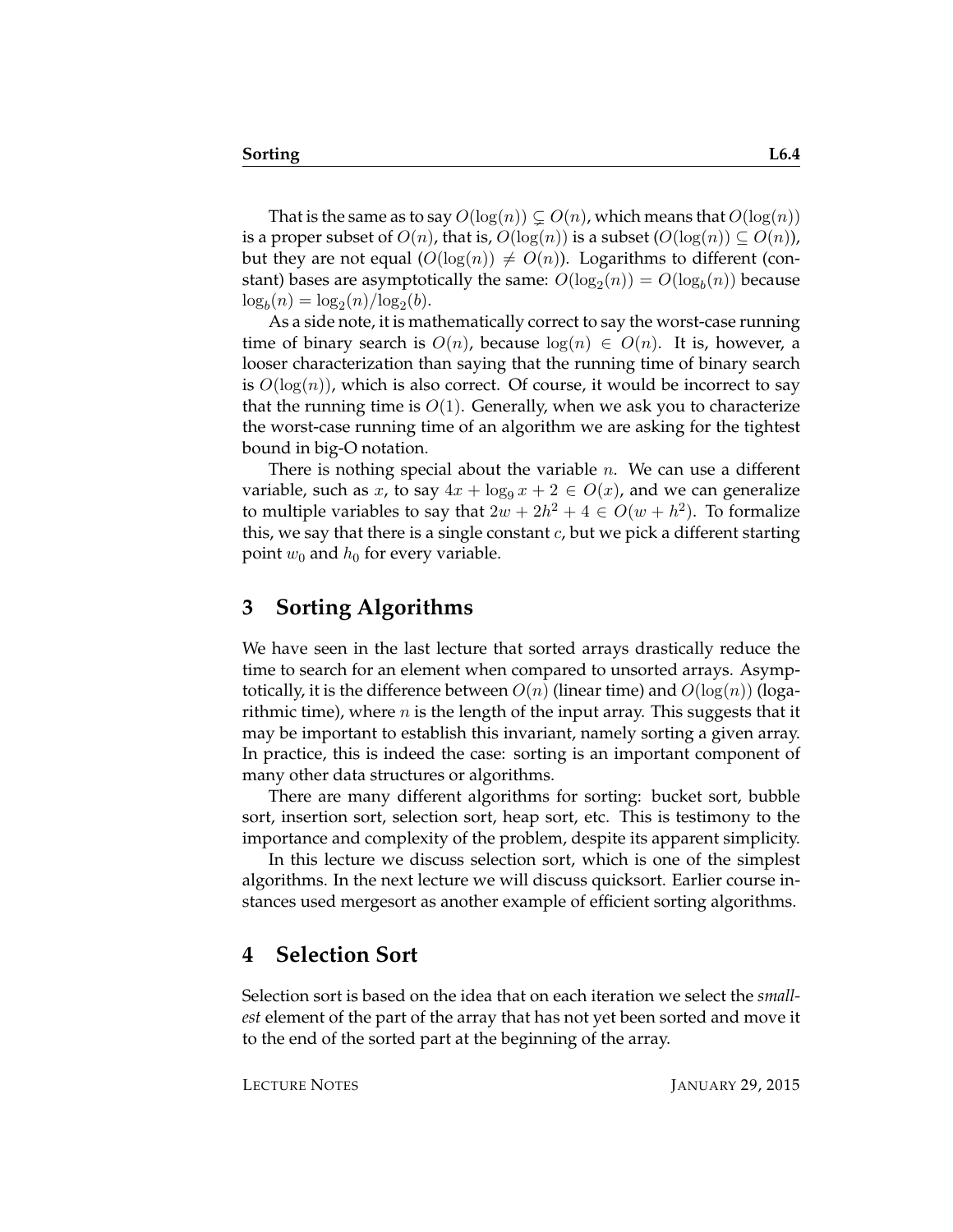Let's play this through for two steps on an example array. Initially, we consider the whole array (from  $i = 0$  to the end). We write this as  $A[0..n)$ , that is the segment of the array starting at 0 up to n, where n is *excluded*.



We now find the minimal element of the array segment under consideration (2) and move it to the front of the array. What do we do with the element that is there? We move it to the place where 2 was (namely at A[4]). In other words, we *swap* the first element with the minimal element. Swapping is a useful operation when sorting an array *in place* by modifying it, because the result of a correct sort must be a permutation of the input. If swapping is our *only* operation we are immediately guaranteed that the result is a permutation of the input.



Now 2 is in the right place, and we find the smallest element in the remaining array segment and move it to the beginning of the segment  $(i =$ 1).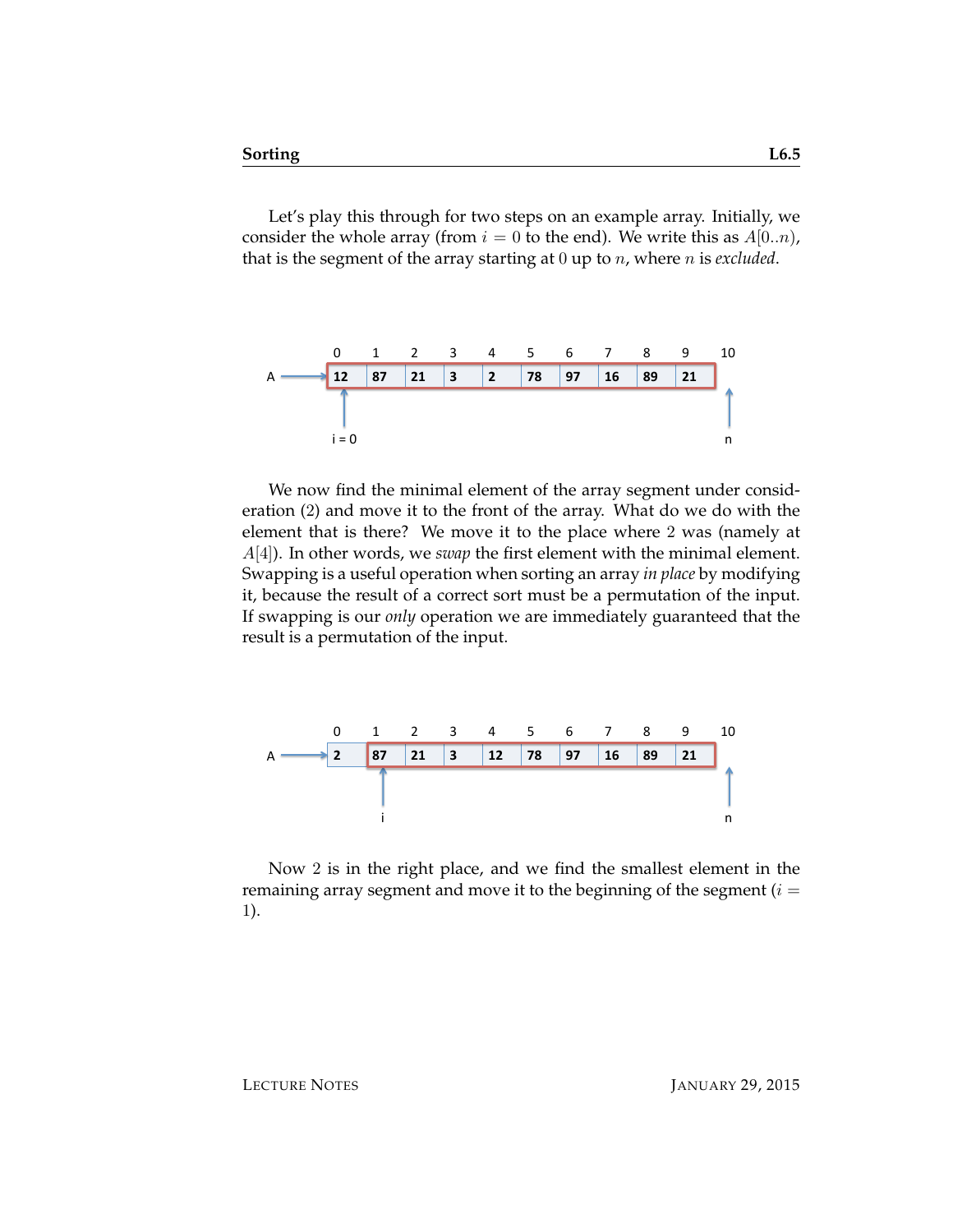

Let's pause and see if we can write down properties of the variables and array segments that allow us to write the code correctly. First we observe rather straightforwardly that

$$
0 \le i \le n
$$

where  $i = n$  after the last iteration and  $i = 0$  before the first iteration. Next we observe that the elements to the left of  $i$  are already sorted.

 $A[0..i)$  sorted

These two invariants are true initially and suffice to imply the postcondition. However, it won't be possible to prove the correctness of selection sort because we can't prove that these two invariants, on their own, are preserved by every iteration of the loop. We also need to know that *all* elements to the left of i are less or equal to *all* element to the right of i. We abbreviate this:

 $A[0..i) \leq A[i..n]$ 

saying that every element in the left segment is smaller than or equal to every element in the right segment.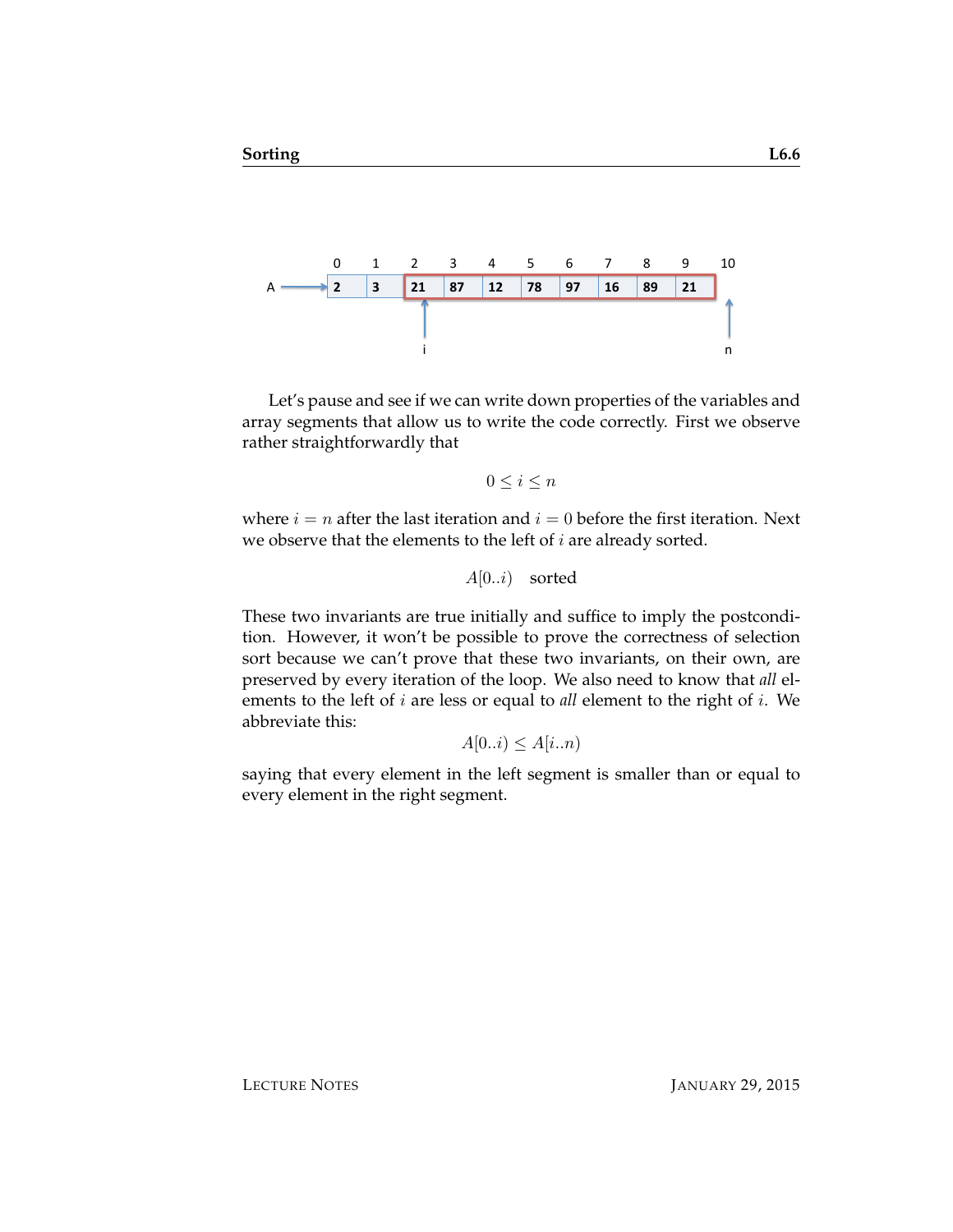We summarize the invariants

$$
0 \le i \le n
$$
  
A[0..i) sorted  
A[0..i) \le A[i..n)

Let's reason through *without any code* (for the moment), why these invariants are preserved. Let's look at the picture again.



In the next iteration we pick the minimal element among  $A[i..n]$ , which would be  $12 = A[4]$ . We now swap this to  $i = 2$  and increment i. We write here  $i' = i + 1$  in order to distinguish the old value of i from the new one, as we do in proofs of preservation of the loop invariant.



Since we only step when  $i < n$ , the bounds on i are preserved.

Why is  $A[0..i+1)$  sorted? We know by the third invariant that any element in  $A[0..i)$  is less than any element in  $A[i..n)$  and in particular the one we moved to  $A[i+1]$ . And  $A[0..i)$  was already sorted before by the second invariant.

Why is  $A[0..i+1) \leq A[i+1..n]$ ? We know from the loop invariant before the iteration that  $A[0..i) \leq A[i+1..n]$ . So it remains to show that  $A[i..i+1] \leq$  $A[i+1..n]$ . But that is true since  $A[i]$  was a minimal element of  $A[i..n]$  which is the same as saying that it is smaller or equal to all the elements in  $A[i..n]$ and therefore also  $A[i+1..n]$  after we swap the old  $A[i]$  into its new position.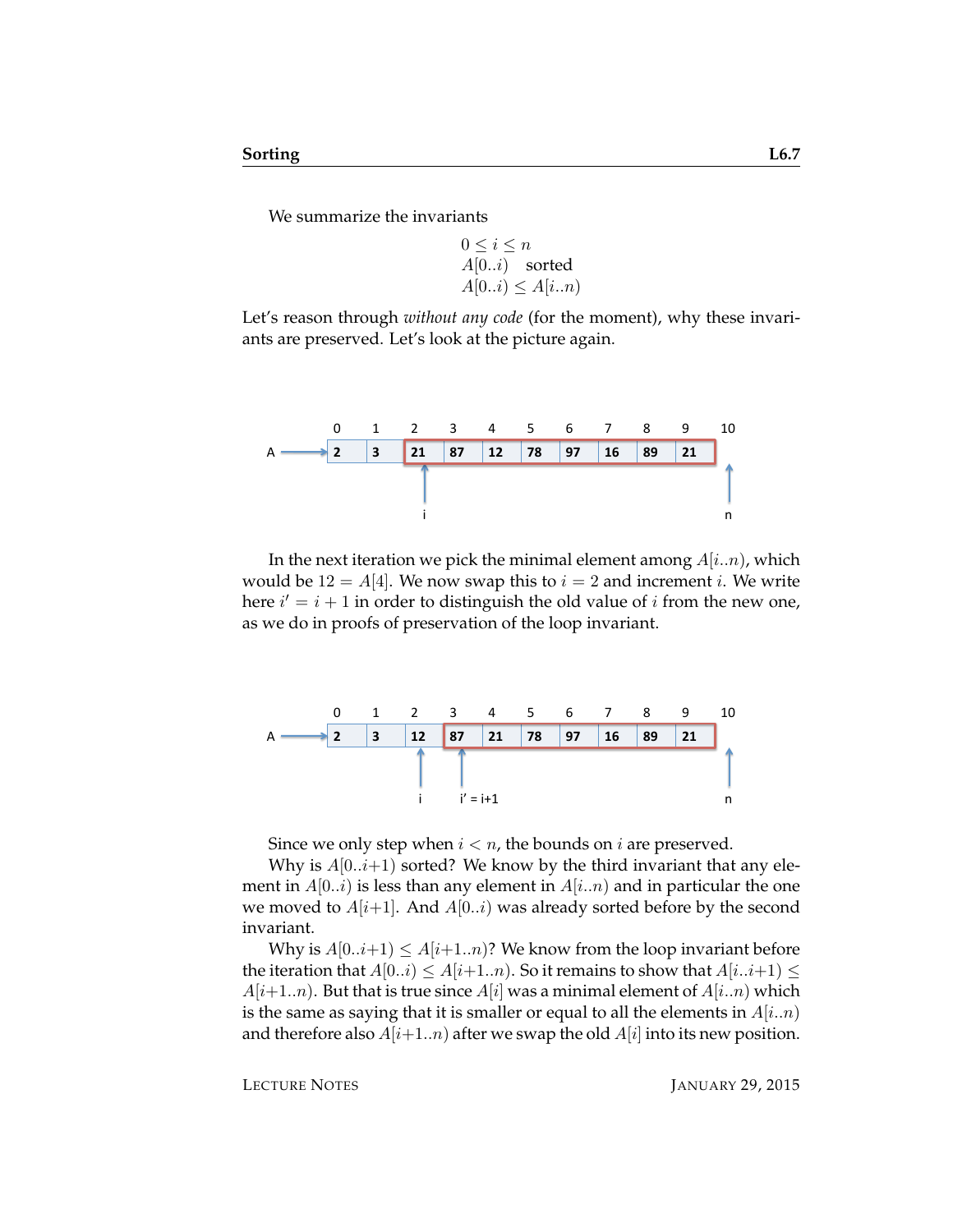# **5 Programming Selection Sort**

From the above invariants and description of the algorithm, the correct code is simple to write, including its invariants. The function does not return a value, since it modifies the given array A, so it has declaration:

```
void sort(int[] A, int lower, int upper)
//@requires 0 <= lower && lower <= upper && upper <= \length(A);
//@ensures is_sorted(A, lower, upper);
  ;
```
We encourage you to now write the function, using the following auxiliary and contract functions:

- 1. is\_sorted(A, lower, upper) which is true if the array segment  $A[lower..upper]$  is sorted.
- 2. le\_seg(x, A, lower, upper) which is true if  $x < A[lower_1..upper_1]$ (which means all  $x$  is less than or equal to all elements in the array segment).
- 3. le\_segs(A, lower1, upper1, lower2, upper2) which is true if  $A[lower_1..upper_1) \le A[lower_2..upper_2)$  (which means all elements in the first segment are less or equal to the all elements in the second array segment).
- 4. swap(A, i, j) modifies the array A by swapping  $A[i]$  with  $A[j]$ . Of course, if  $i = j$ , the array remains unchanged.
- 5. find\_min(A, lower, upper) which returns the index  $m$  of a minimal element in the segment  $A[lower..upper]$ .

Please write it and then compare it to our version on the next page.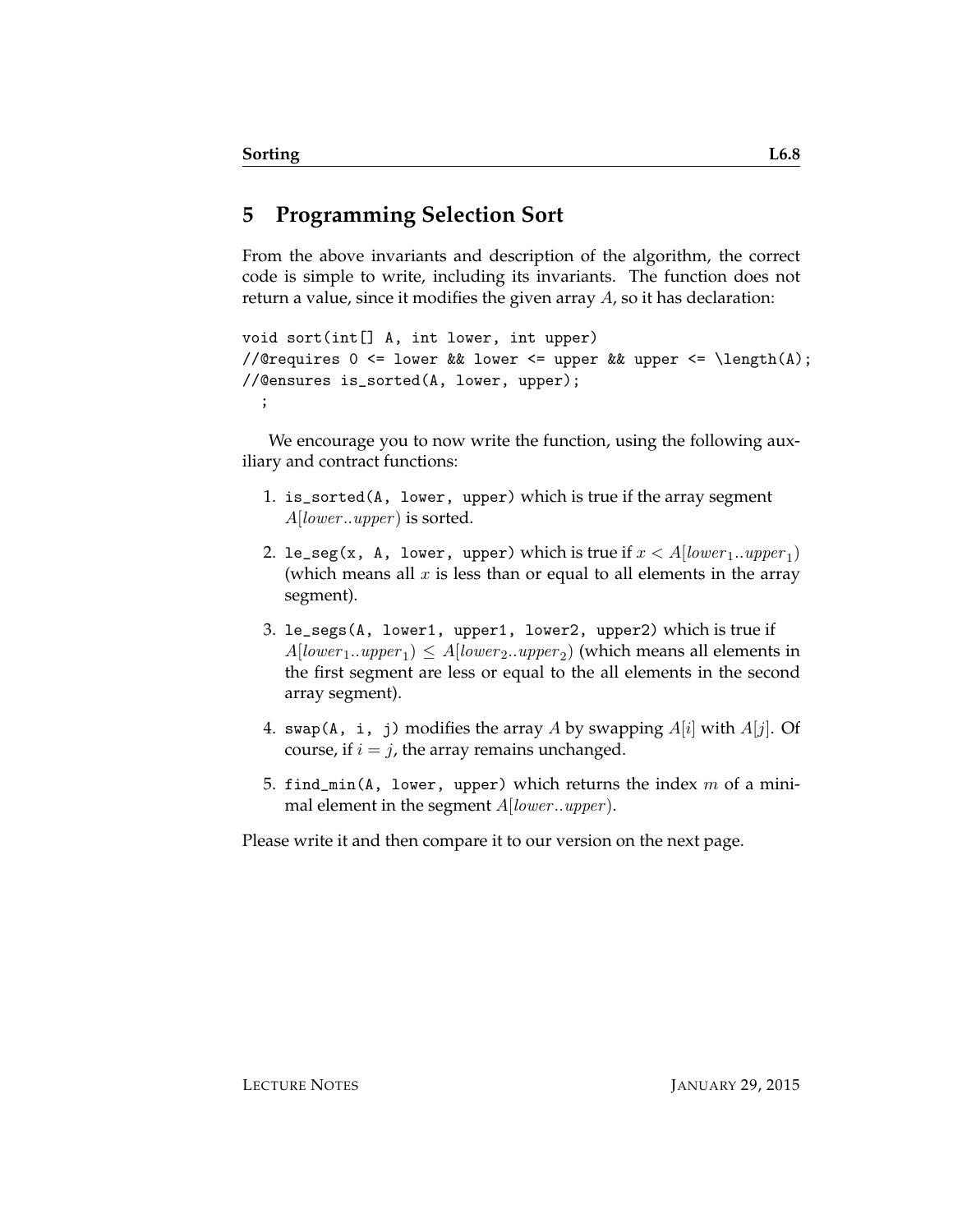```
void sort(int[] A, int lower, int upper)
//@requires 0 \leq lower && lower \leq upper && upper \leq \length(A);
//@ensures is_sorted(A, lower, upper);
{
  for (int i = lower; i < upper; i++)//@loop_invariant lower <= i && i <= upper;
 //@loop_invariant is_sorted(A, lower, i);
 //@loop_invariant le_segs(A, lower, i, A, i, upper);
  {
   int min = find_min(A, i, upper);swap(A, i, min);
  }
}
```
At this point, let us verify that the loop invariants are initially satisfied.

- lower  $\leq i$  and  $i \leq upper$  since  $i = lower$  and lower  $\leq upper$  (by precondition (@requires)).
- $A[lower..i)$  is sorted, since for  $i = lower$  the segment  $A[lower..lower]$ is empty (has no elements) since the right bound is exclusive.
- $A[lower..i] \leq A[i..upper]$  is true since for  $i = lower$  the segment  $A[lower.lower]$  has no elements. The other segment,  $A[lower.upper]$ , is the whole part of the array that is supposed to be sorted.

We should also verify the assertion we added in the loop body. It expresses that  $A[m]$  is less or equal to any element in the segment  $A[i..upper]$ , abbreviated mathematically as  $A[m] \leq A[i..upper)$ . This should be implied by the postcondition of the find\_min function.

How can we prove the postcondition (@ensures) of the sorting function? By the loop invariant *lower*  $\leq i \leq upper$  and the negation of the loop condition  $i \geq upper$  we know  $i = upper$ . The second loop invariant then states that  $A[lower..upper)$  is sorted, which is the postcondition.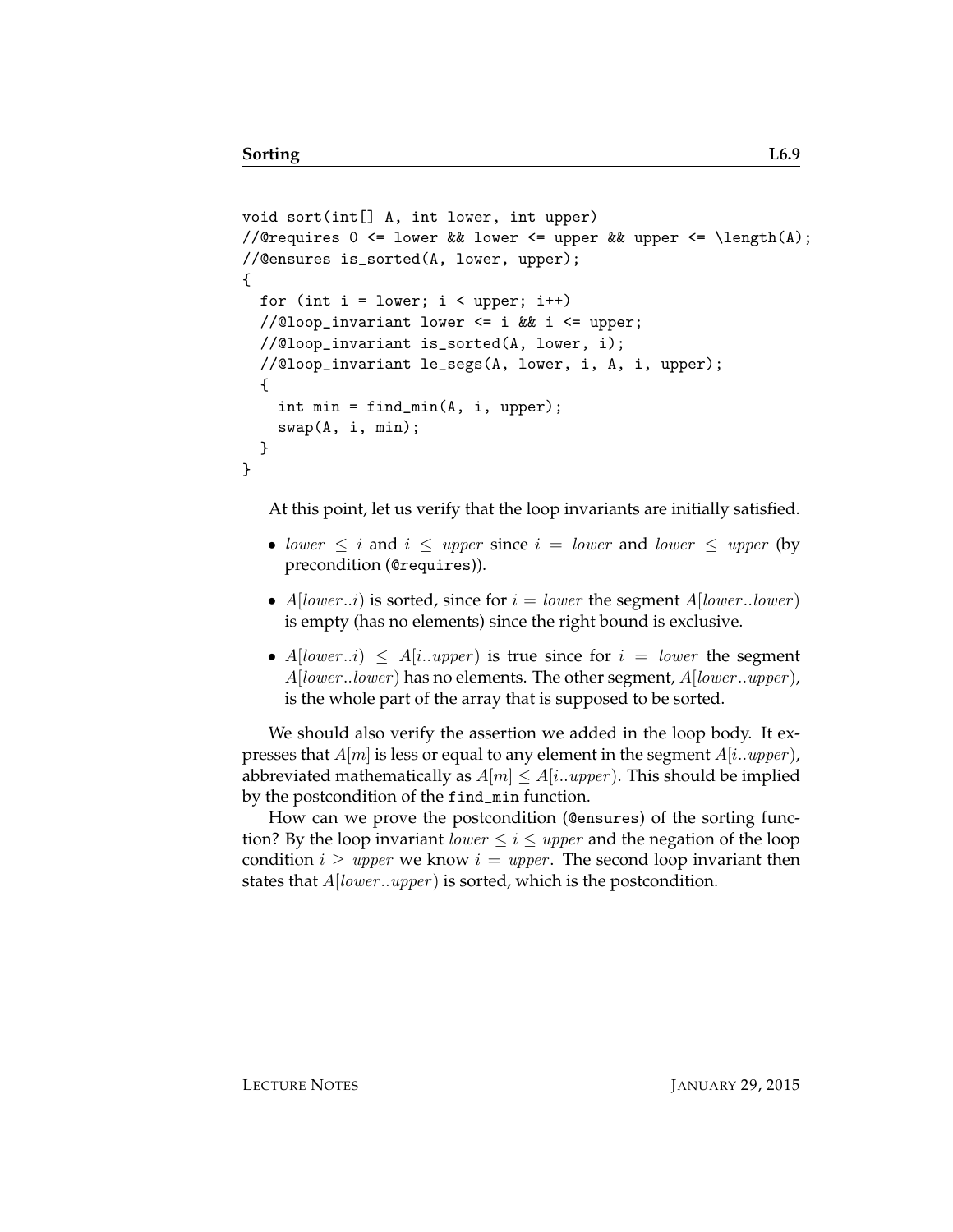## **6 Auxiliary Functions**

Besides the specification functions in contracts, we also used two auxiliary functions: swap and find\_min.

Here is the implementation of swap.

```
void swap(int[] A, int i, int j)
//@requires 0 \leq i && i \leq \operatorname{length}(A);
//@requires 0 \leq j && j \leq \operatorname{length}(A);
{
  int tmp = A[i];
  A[i] = A[j];A[j] = tmp;return;
}
```
For find\_min, we recommend you follow the method used for selection sort: follow the algorithm for a couple of steps on a generic example, write down the invariants in general terms, and then synthesize the simple code and invariants from the result. What we have is below, for completeness.

```
int find_min(int[] A, int lower, int upper)
//@requires 0 \leq lower && lower \leq upper && upper \leq \length(A);
//@ensures lower <= \result && \result < upper;
//@ensures le_seg(A[\result], A, lower, upper);
{
  int min = lower;
 for (int i = lower+1; i < upper; i+1)
  //@loop_invariant lower <= i && i <= upper;
  //@loop_invariant lower <= min && min < upper;
  //@loop_invariant le_seg(A[min], A, lower, i);
  {
    if (A[i] < A[\min]) {
      min = i;}
  }
  return min;
}
```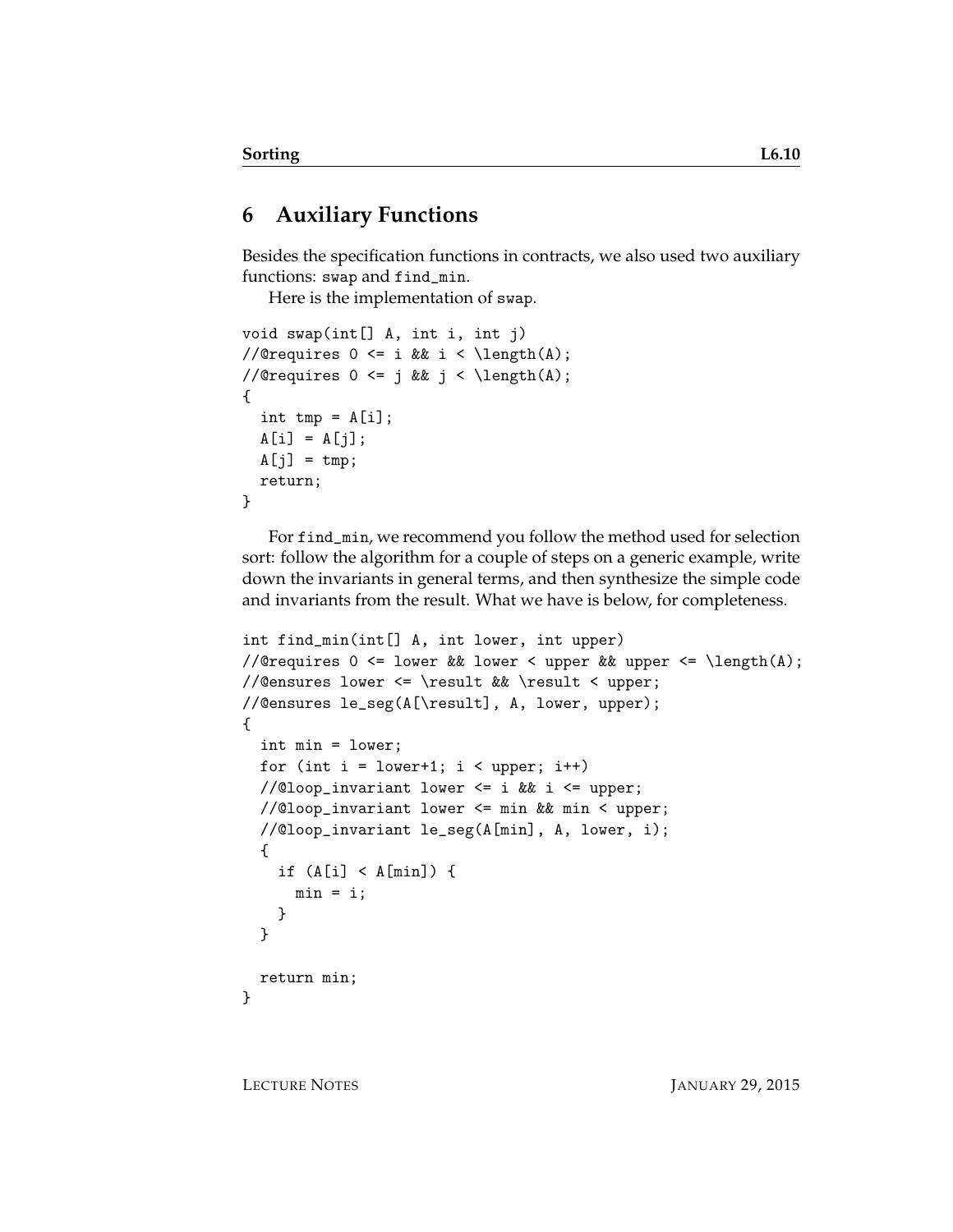### **7 Asymptotic Complexity Analysis**

Previously, we have had to prove that functions actually terminate. Here we do a more detailed argument: we do counting in order to give a big-O classification of the number of operations. If we have an explicit bound on the number of operations that, of course, implies termination.

Assume *lower* = 0 and *upper* = *n* for notational simplicity. The outer loop iterates *n* times, from  $i = 0$  to  $i = n - 1$ . Actually, we could stop one iteration earlier, but that does not effect the asymptotic complexity, since it only involves a constant number of additional operations.

For each iteration of the outer loop (identified by the value for  $i$ ), we do a linear search through the array segment to the right of  $i$  and then a simple swap. The linear search will take  $n - i$  iterations, and cannot be easily improved since the array segment  $A[i..n]$  is not (yet) sorted. So the total number of iterations (counting the number of inner iterations for each outer one)

$$
n + (n - 1) + (n - 2) + \dots + 1 = \frac{n(n + 1)}{2}
$$

During each of these iterations, we only perform a constant amount of operations (some comparisons, assignments, and increments), so, asymptotically, the running time can be estimated as

$$
O(\frac{n(n+1)}{2}) = O(\frac{n^2}{2} + \frac{n}{2}) = O(n^2)
$$

The last equation follows since for a polynomial, as we remarked earlier, only the degree matters.

We summarize this by saying that the worst-case running time of selection sort is quadratic. In this algorithm there isn't a significant difference between average case and worst case analysis: the number of iterations is exactly the same, and we only save one or two assignments per iteration in the loop body of the find\_min function if the array is already sorted.